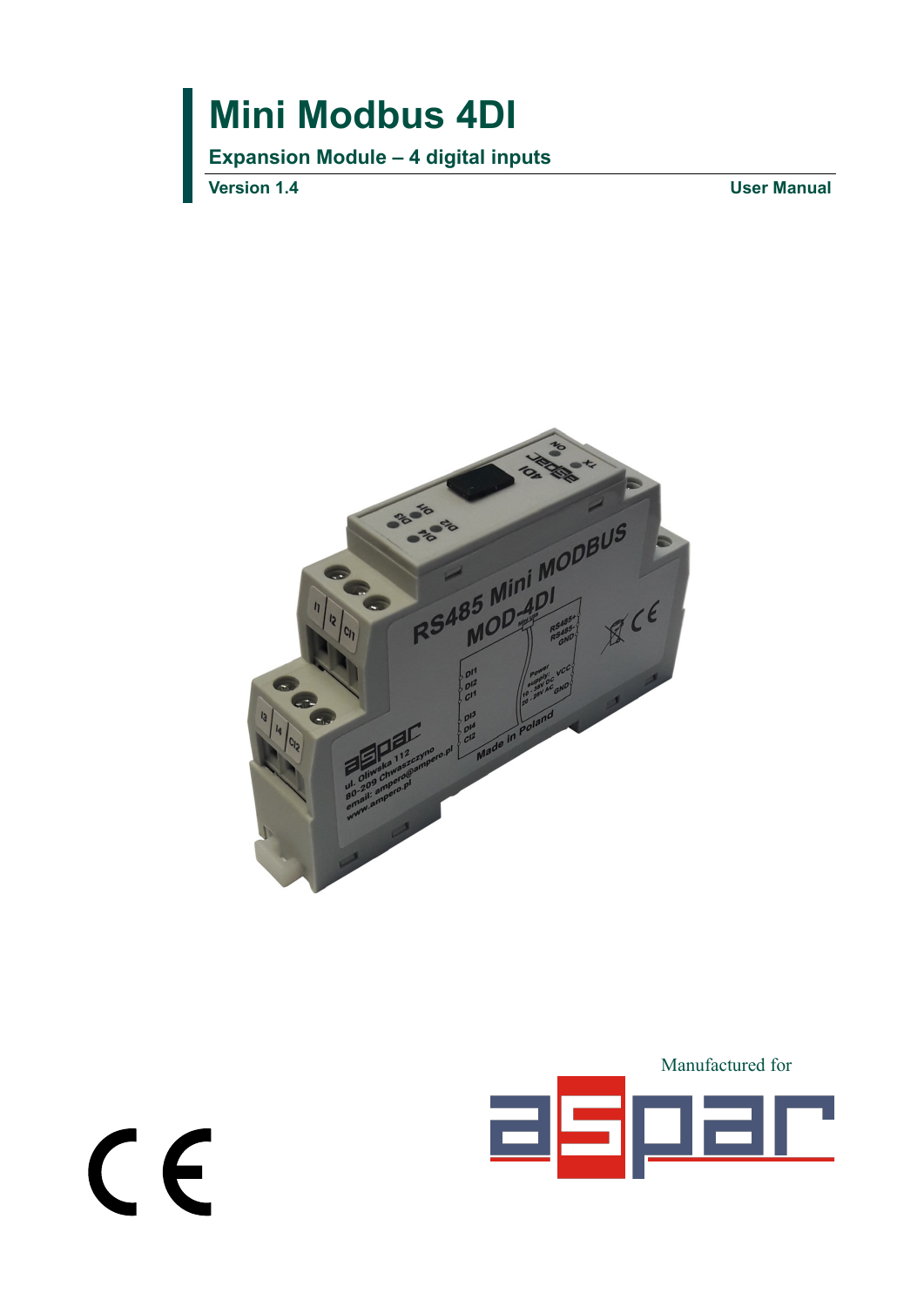

**User Manual**

Thank you for choosing our product.

This manual will help you with proper support and proper operation of the device.

The information contained in this manual have been prepared with utmost care by our professionals and serve as a description of the product without incurring any liability for the purposes of commercial law.

This information does not release you from the obligation of own judgement and verification.

We reserve the right to change product specifications without notice.

Please read the instructions carefully and follow the recommendations contained therein.



WARNING!

Failure to follow instructions can result in equipment damage or impede the use of the hardware or software.

Expansion Module– 4 digital inputs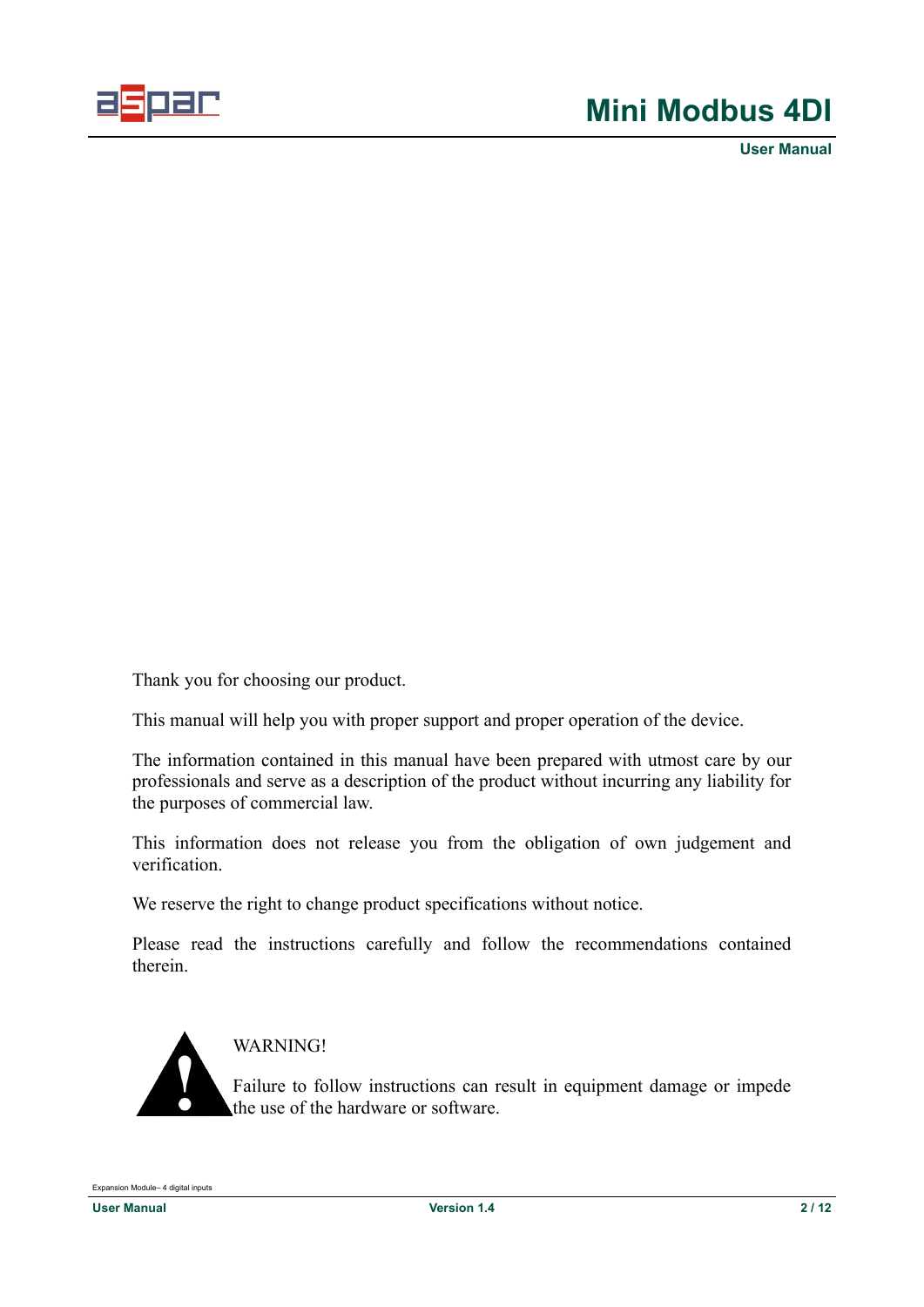

**User Manual**

### <span id="page-2-2"></span>**1. Safety rules**

- Before first use, refer to this manual
- Before first use, make sure that all cables are connected properly
- Please ensure proper working conditions, according to the device specifications (eg: supply voltage, temperature, maximum power consumption)
- Before making any modifications to wiring connections, turn off the power supply

#### <span id="page-2-1"></span>**2. Module Features**

#### *2.1. Purpose and description of the module*

<span id="page-2-0"></span>4DI Module is an innovative device that provides a simple and cost-effective extension of the number of lines of input in popular PLCs.

The module has 4 digital inputs with configurable timer/counter option, which allow to connect two encoders. All inputs are isolated from the logic by optocouplers. Each channel can be individually configured in one of several modes.

This module is connected to the RS485 bus with twisted-pair wire. Communication is via MODBUS RTU or MODBUS ASCII. The use of 32-bit ARM core processor provides fast processing and quick communication. The baud rate is configurable from 2400 to 115200.

The module is designed for mounting on a DIN rail in accordance with DIN EN 5002.

The module is equipped with a set of LEDs used to indicate the status of inputs and outputs useful for diagnostic purposes and helping to find errors.

Module configuration is done via USB by using a dedicated computer program. You can also change the parameters using the MODBUS protocol.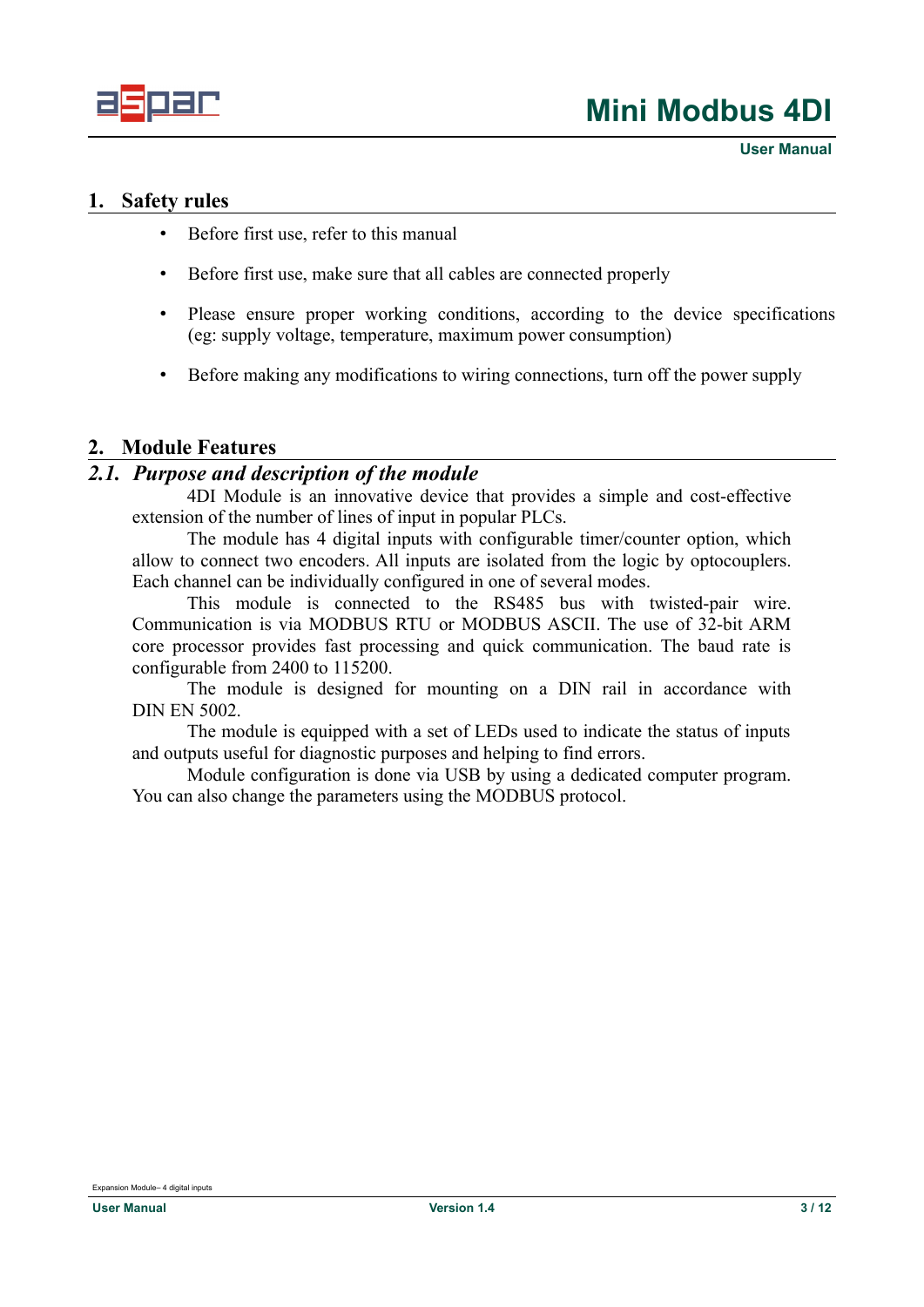

**User Manual**

## <span id="page-3-1"></span>*2.2. Technical Specifications*

|                       | Voltage                      | 10-38VDC; 20-28VAC        |
|-----------------------|------------------------------|---------------------------|
| <b>Power Supply</b>   | Maximum Current <sup>®</sup> | 62 mA @ 12V / 35 mA @ 24V |
|                       | No of inputs                 | 4                         |
|                       | Voltage range                | $0 - 36V$                 |
|                       | Low State "0"                | $0 - 3V$                  |
| <b>Digital Inputs</b> | High State "1"               | $6 - 36V$                 |
|                       | Input impedance              | $4k\Omega$                |
|                       | Isolation                    | 1500 Vrms                 |
|                       | Input Type                   | PNP or NPN                |
|                       | <b>No</b>                    | 4                         |
| <b>Counters</b>       | Resolution                   | 32 bits                   |
|                       | Frequency                    | 1kHz (max)                |
|                       | Impulse Width                | 500 µs (min)              |
| <b>Temperature</b>    | <b>Work</b>                  | $-10 °C - +50 °C$         |
|                       | Storage                      | $-40 °C - +85 °C$         |
|                       | Power Supply                 | 3 pin                     |
| <b>Connectors</b>     | Communication                | 3 pin                     |
|                       | Inputs                       | $2 \times 3$ pin          |
|                       | Configuration                | Mini USB                  |
|                       | Height                       | 90 mm                     |
| <b>Size</b>           | Length                       | 56 mm                     |
|                       | Width                        | $17 \text{ mm}$           |
| <b>Interface</b>      | <b>RS485</b>                 | Up to 128 devices         |

<span id="page-3-0"></span><sup>\*</sup> Maximum current with active Modbus transmission and high state on all inputs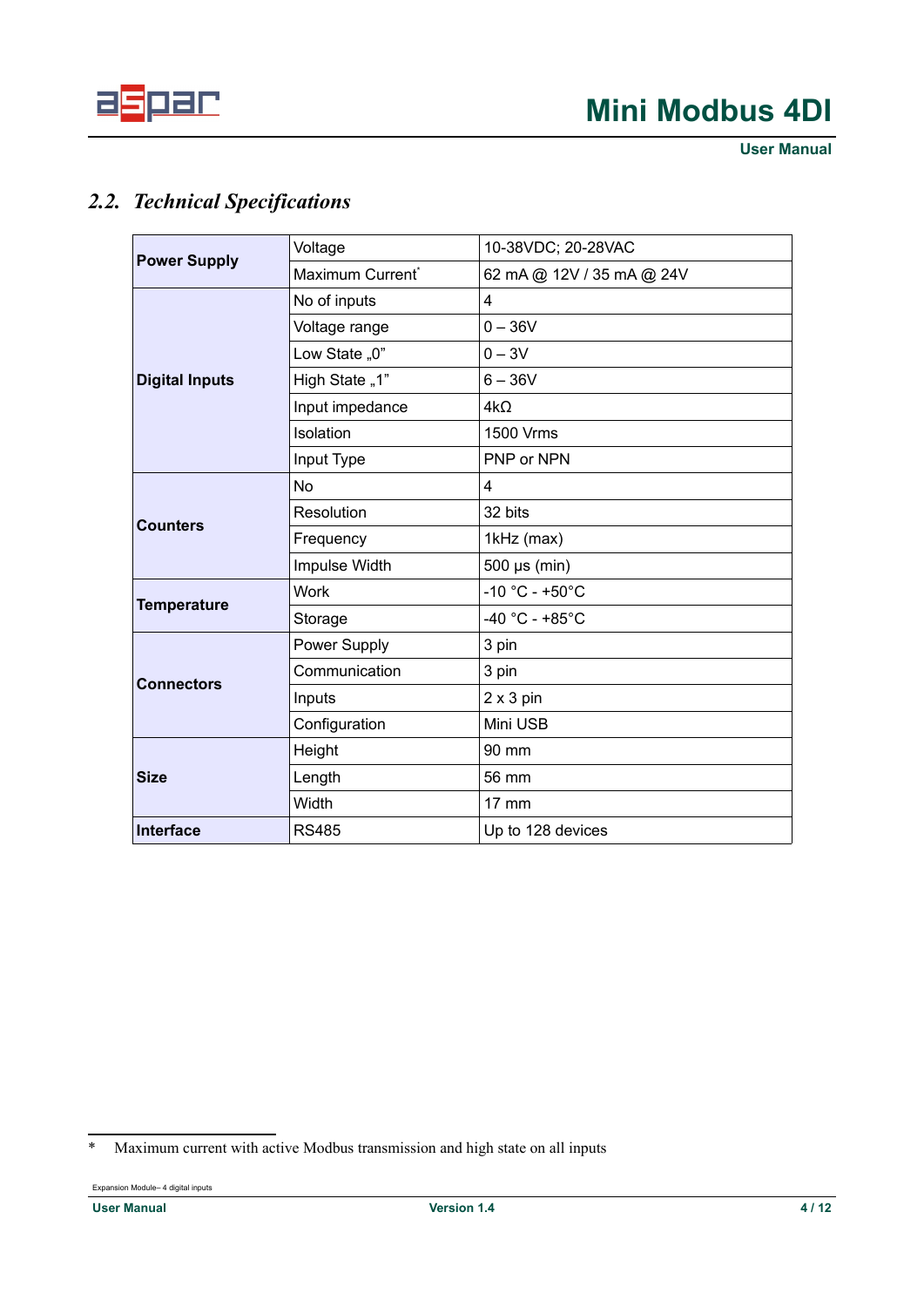

#### *2.3. Dimensions of the product*

<span id="page-4-3"></span>Look and dimensions of the module are shown below. The module is mounted directly to the rail in the DIN industry standard.



#### <span id="page-4-2"></span>**3. Communication configuration**

### *3.1. Grounding and shielding*

<span id="page-4-1"></span>In most cases, IO modules will be installed in an enclosure along with other devices which generate electromagnetic radiation. Examples of these devices are relays and contactors, transformers, motor controllers etc. This electromagnetic radiation can induce electrical noise into both power and signal lines, as well as direct radiation into the module causing negative effects on the system. Appropriate grounding, shielding and other protective steps should be taken at the installation stage to prevent these effects. These protective steps include control cabinet grounding, module grounding, cable shield grounding, protective elements for electromagnetic switching devices, correct wiring as well as consideration of cable types and their cross sections.

#### *3.2. Network Termination*

<span id="page-4-0"></span>Transmission line effects often present a problem on data communication networks. These problems include reflections and signal attenuation.

To eliminate the presence of reflections from the end of the cable, the cable must be terminated at both ends with a resistor across the line equal to its characteristic impedance. Both ends must be terminated since the direction of propagation is bidirectional. In the case of an RS485 twisted pair cable this termination is typically 120 Ω.

Expansion Module– 4 digital inputs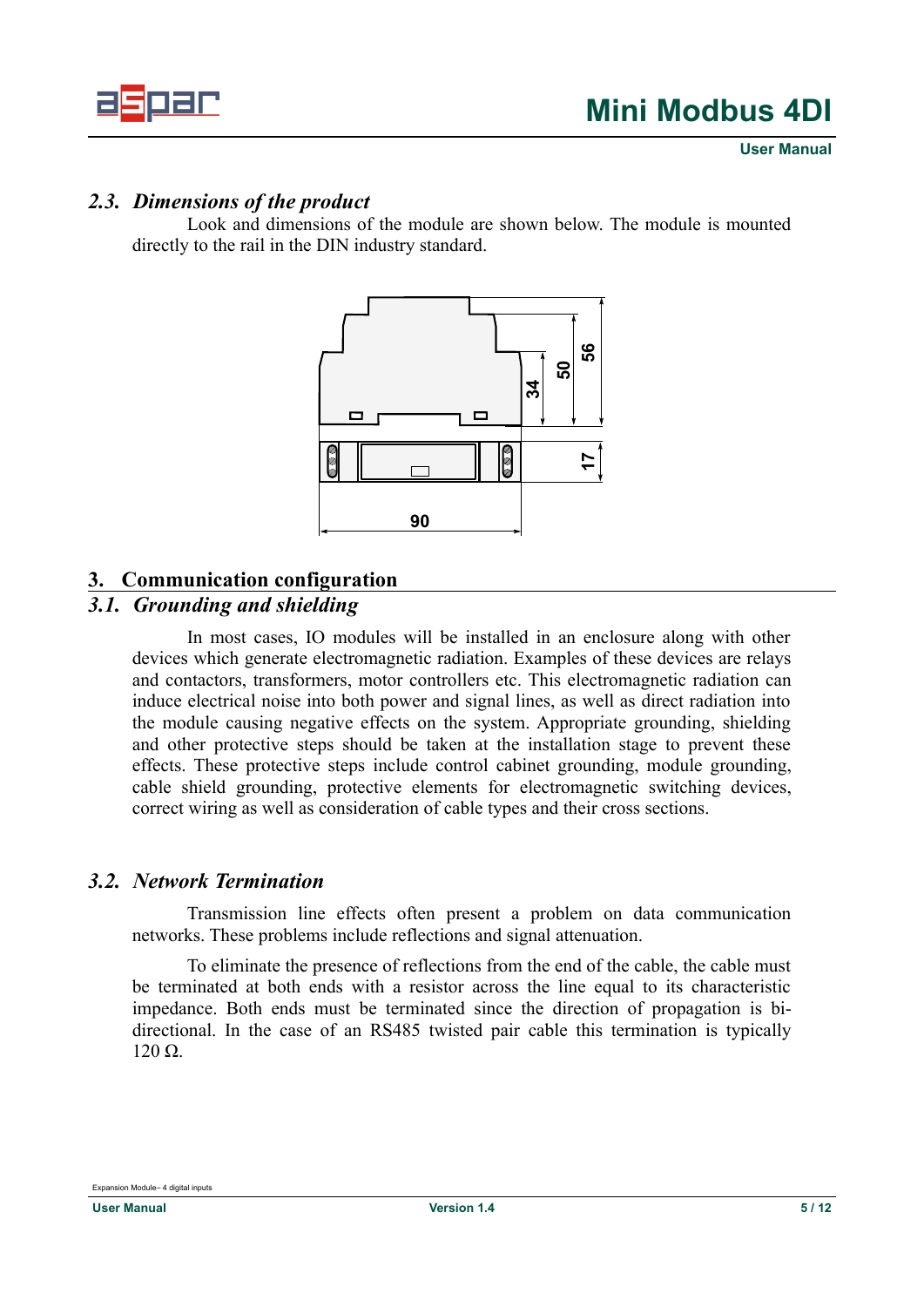

**User Manual**

## <span id="page-5-2"></span>*3.3. Types of Modbus Registers*

There are 4 types of variables available in the module

| Type | <b>Beginning</b><br>address | <b>Variable</b>         | <b>Access</b>              | <b>Modbus</b><br><b>Command</b> |
|------|-----------------------------|-------------------------|----------------------------|---------------------------------|
| 1    | 00001                       | <b>Digital Outputs</b>  | <b>Bit</b><br>Read & Write | 1, 5, 15                        |
| 2    | 10001                       | Digital Inputs          | Bit<br>Read                | 2                               |
| 3    | 30001                       | <b>Input Registers</b>  | Registered<br>Read         | 3                               |
| 4    | 40001                       | <b>Output Registers</b> | Registered<br>Read & Write | 4, 6, 16                        |

### *3.4. Communication settings*

<span id="page-5-1"></span><span id="page-5-0"></span>The data stored in the modules memory are in 16-bit registers. Access to registers is via MODBUS RTU or MODBUS ASCII.

### **3.4.1. Default settings**

| <b>Parameter name</b>   | <b>Value</b> |
|-------------------------|--------------|
| <b>Address</b>          | 1            |
| <b>Baud rate</b>        | 19200        |
| Parity                  | No           |
| Data bits               | 8            |
| <b>Stop bits</b>        | 1            |
| <b>Reply Delay [ms]</b> | 0            |
| <b>Modbus Type</b>      | RTU          |

Expansion Module– 4 digital inputs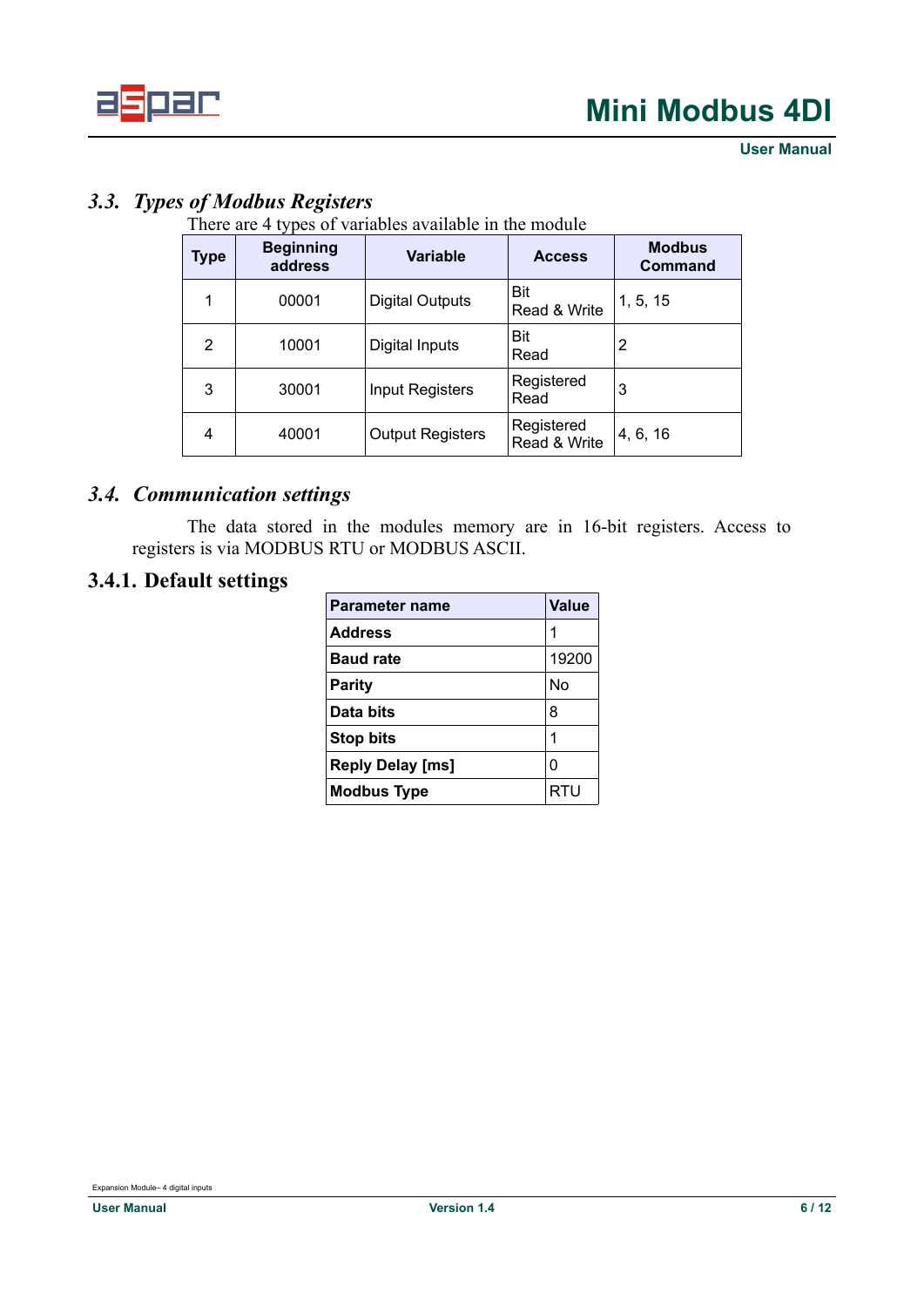

**User Manual**

## <span id="page-6-0"></span>**3.4.2. Configuration registers**

| <b>Modbus</b>  | <b>Dec</b>     | <b>Hex</b> | <b>Name</b>      | <b>Values</b>                                                                                                                 |  |  |
|----------------|----------------|------------|------------------|-------------------------------------------------------------------------------------------------------------------------------|--|--|
| <b>Address</b> |                |            |                  |                                                                                                                               |  |  |
| 40003          | $\overline{2}$ | 0x02       | <b>Baud rate</b> | $0 - 2400$<br>$1 - 4800$<br>$2 - 9600$<br>$3 - 19200$<br>$4 - 38400$<br>$5 - 57600$<br>$6 - 115200$<br>other $-$ value $*$ 10 |  |  |
| 40005          | 4              | 0x04       | Parity           | $0 - none$<br>$1 -$ odd<br>$2$ – even<br>$3 -$ always 1<br>$4 -$ always 0                                                     |  |  |
| 40004          | 3              | 0x03       | Stop Bits LSB    | $1 -$ one stop bit<br>$2 -$ two stop bits                                                                                     |  |  |
| 40004          | 3              | 0x03       | Data Bits MSB    | $7 - 7$ data bits<br>$8 - 8$ data bits                                                                                        |  |  |
| 40006          | 5              | 0x05       | Response delay   | Time in ms                                                                                                                    |  |  |
| 40007          | 6              | 0x06       | Modbus Mode      | 0 – RTU<br>1 – ASCII                                                                                                          |  |  |

### <span id="page-6-1"></span>**4. Indicators**



| Indicator  | <b>Description</b>                                                                   |
|------------|--------------------------------------------------------------------------------------|
| ON         | LED indicates that the module is correctly powered.                                  |
| <b>TX</b>  | The LED lights up when the unit received the correct packet and sends the<br>answer. |
| 1, 2, 3, 4 | LED indicates that on the input is high state.                                       |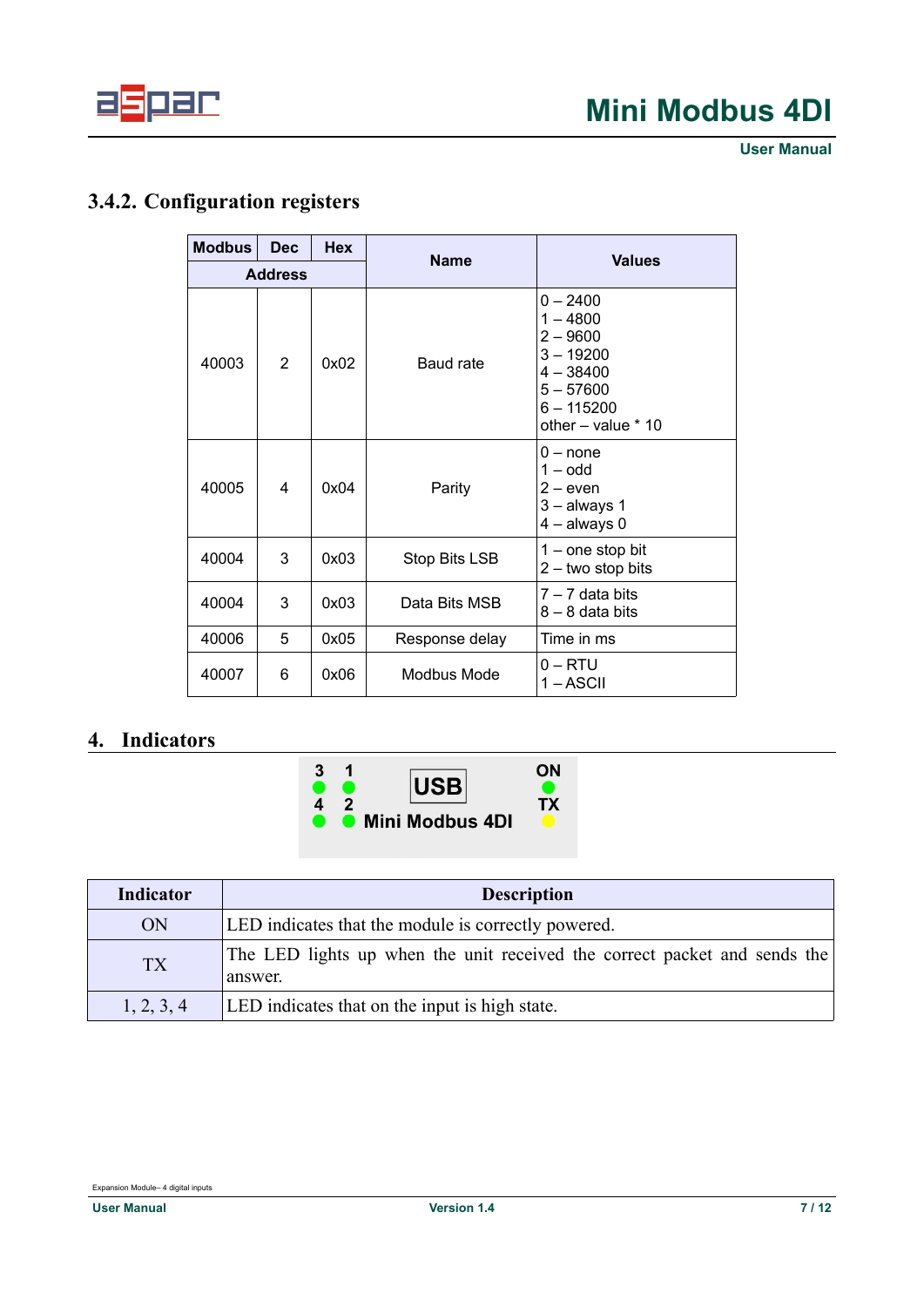

**User Manual**

## <span id="page-7-1"></span>**5. Block diagram**



### <span id="page-7-0"></span>**6. Module Connection**



**Input connection**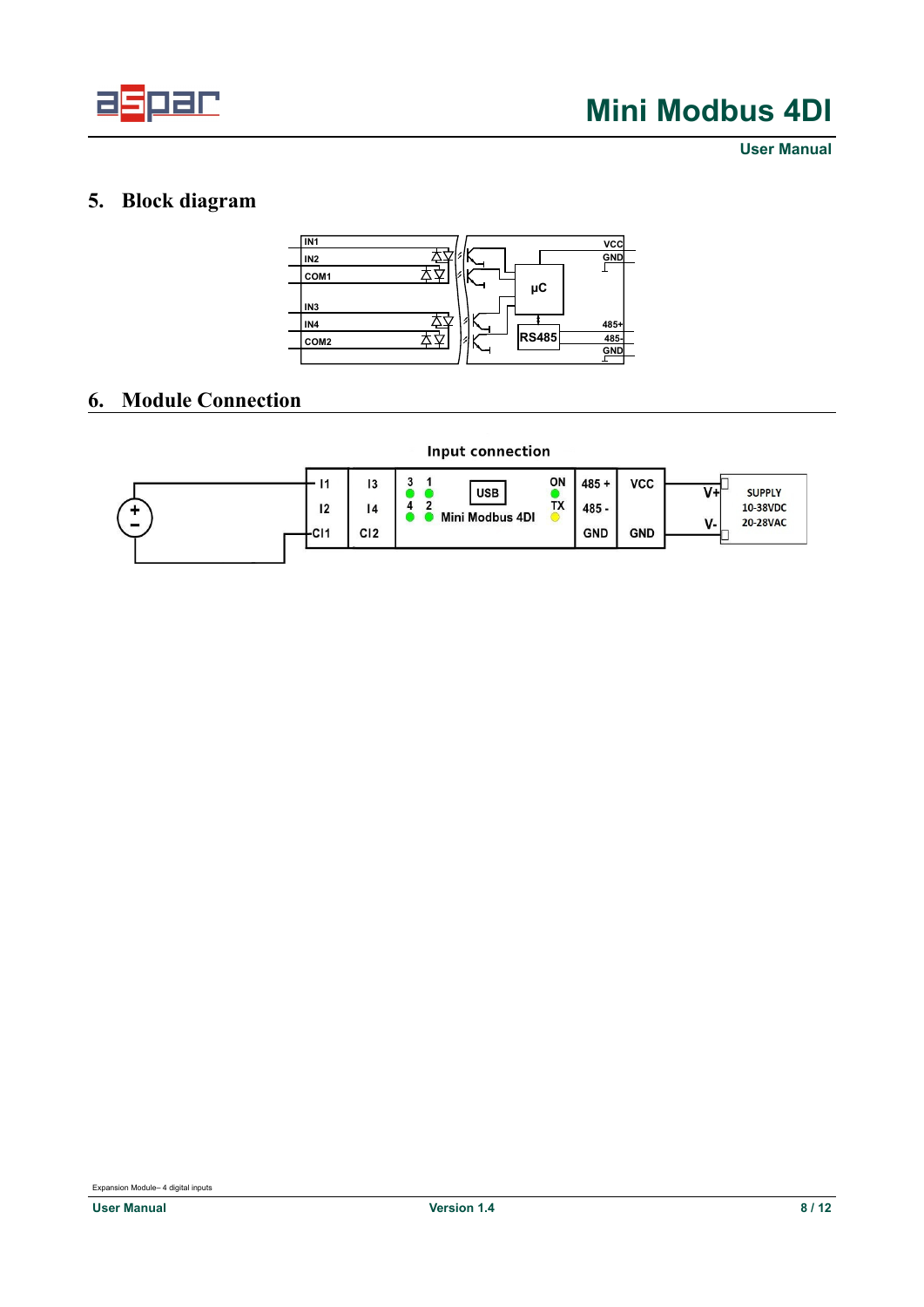

**User Manual**

### <span id="page-8-1"></span>**7. Modules Registers**

<span id="page-8-0"></span>

| 7.1. Registered access |                |      |                       |               |                                                                                                                          |
|------------------------|----------------|------|-----------------------|---------------|--------------------------------------------------------------------------------------------------------------------------|
| <b>Modbus</b>          | <b>Dec</b>     | Hex  | <b>Register Name</b>  | <b>Access</b> | <b>Description</b>                                                                                                       |
| 30001                  | 0              | 0x00 | Version/Type          | Read          | Version and Type of the device                                                                                           |
| 30002                  | 1              | 0x01 | Address               | Read          | <b>Module Address</b>                                                                                                    |
| 40003                  | $\overline{2}$ | 0x02 | Baud rate             | Read & Write  | RS485 baud rate                                                                                                          |
| 40004                  | 3              | 0x03 | Stop Bits & Data Bits | Read & Write  | No of Stop bits & Data Bits (see 3.4.2)                                                                                  |
| 40005                  | 4              | 0x04 | Parity                | Read & Write  | Parity bit                                                                                                               |
| 40006                  | 5              | 0x05 | <b>Response Delay</b> | Read & Write  | Response delay in ms                                                                                                     |
| 40007                  | 6              | 0x06 | Modbus Mode           | Read & Write  | Modbus Mode (ASCII or RTU)                                                                                               |
| 40009                  | 8              | 0x08 | Watchdog              | Read & Write  | Watchdog                                                                                                                 |
| 40033                  | 32             | 0x20 | Received packets LSB  | Read & Write  | No of received packets                                                                                                   |
| 40034                  | 33             | 0x21 | Received packets MSB  | Read & Write  |                                                                                                                          |
| 40035                  | 34             | 0x22 | Incorrect packets LSB | Read & Write  |                                                                                                                          |
| 40036                  | 35             | 0x23 | Incorrect packets MSB | Read & Write  | No of received packets with error                                                                                        |
| 40037                  | 36             | 0x24 | Sent packets LSB      | Read & Write  |                                                                                                                          |
| 40038                  | 37             | 0x25 | Sent packets MSB      | Read & Write  | No of sent packets                                                                                                       |
| 30051                  | 50             | 0x32 | Inputs                | Read          | Inputs state                                                                                                             |
| 40053                  | 52             | 0x34 | Counter 1 LSB         | Read & Write  |                                                                                                                          |
| 40054                  | 53             | 0x35 | Counter 1 MSB         | Read & Write  | 32-bit counter 1                                                                                                         |
| 40055                  | 54             | 0x36 | Counter 2 LSB         | Read & Write  |                                                                                                                          |
| 40056                  | 55             | 0x37 | Counter 2 MSB         | Read & Write  | 32-bit counter 2                                                                                                         |
| 40057                  | 56             | 0x38 | Counter 3 LSB         | Read & Write  |                                                                                                                          |
| 40058                  | 57             | 0x39 | Counter 3 MSB         | Read & Write  | 32-bit counter 3                                                                                                         |
| 40059                  | 58             | 0x3A | Counter 4 LSB         | Read & Write  |                                                                                                                          |
| 40060                  | 59             | 0x3B | Counter 4 MSB         | Read & Write  | 32-bit counter 4                                                                                                         |
| 40061                  | 60             | 0x3C | <b>CCounter 1 LSB</b> | Read & Write  |                                                                                                                          |
| 40062                  | 61             | 0x3D | CCounter 1 MSB        | Read & Write  | 32-bit value of captured counter 1                                                                                       |
| 40063                  | 62             | 0x3E | CCounter 2 LSB        | Read & Write  |                                                                                                                          |
| 40064                  | 63             | 0x3F | CCounter 2 MSB        | Read & Write  | 32-bit value of captured counter 2                                                                                       |
| 40065                  | 64             | 0x40 | <b>CCounter 3 LSB</b> | Read & Write  |                                                                                                                          |
| 40066                  | 65             | 0x41 | CCounter 3 MSB        | Read & Write  | 32-bit value of captured counter 3                                                                                       |
| 40067                  | 66             | 0x42 | CCounter 4 LSB        | Read & Write  |                                                                                                                          |
| 40068                  | 67             | 0x43 | <b>CCounter 4 MSB</b> | Read & Write  | 32-bit value of captured counter 4                                                                                       |
| 40069                  | 68             | 0x44 | Counter Config 1      | Read & Write  | <b>Counter Configuration</b>                                                                                             |
| 40070                  | 69             | 0x45 | Counter Config 2      | Read & Write  | +1 – time measurement (if 0 counting impulses)                                                                           |
| 40071                  | 70             | 0x46 | Counter Config 3      | Read & Write  | +2 - autocatch counter every 1 sec                                                                                       |
| 40072                  | 71             | 0x47 | Counter Config 4      | Read & Write  | +4 - catch value when input low<br>+8 - reset counter after catch<br>+16 – reset counter if input low<br>$+32$ – encoder |
| 40073                  | 72             | 0x48 | Catch                 | Read & Write  | Catch counter                                                                                                            |
| 40074                  | 73             | 0x49 | <b>Status</b>         | Read & Write  | Captured counter                                                                                                         |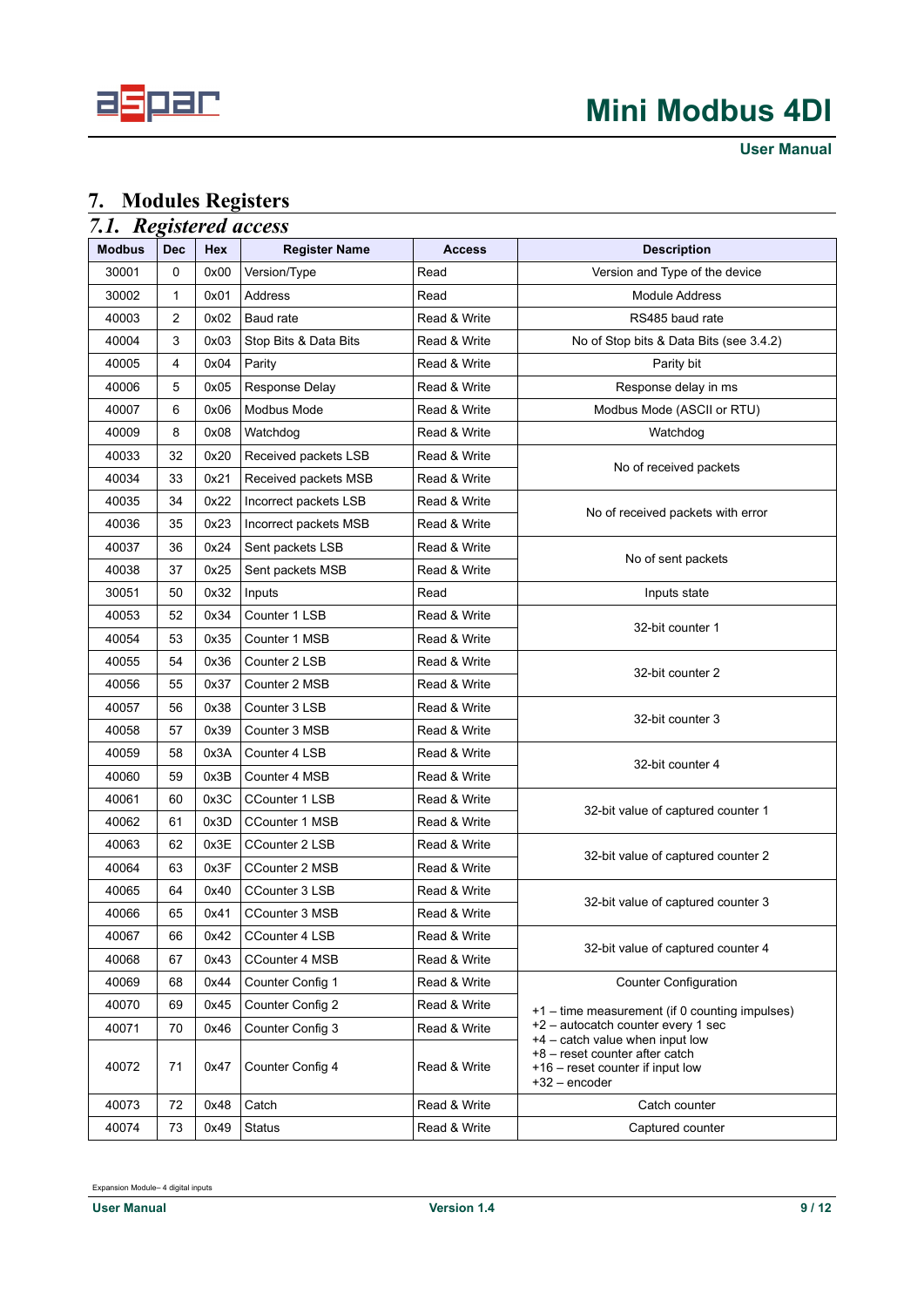

**User Manual**

### <span id="page-9-0"></span>*7.2. Bit access*

| <b>Modbus</b><br><b>Address</b> | Dec.<br><b>Address</b> | <b>Hex</b><br><b>Address</b> | <b>Register name</b> | <b>Access</b> | <b>Description</b>          |
|---------------------------------|------------------------|------------------------------|----------------------|---------------|-----------------------------|
| 10801                           | 800                    | 0x320                        | Input 1              | Read          | Input 1 state               |
| 10802                           | 801                    | 0x321                        | Input 2              | Read          | Input 2 state               |
| 10803                           | 802                    | 0x322                        | Input 3              | Read          | Input 3 state               |
| 10804                           | 803                    | 0x323                        | Input 4              | Read          | Input 4 state               |
| 1153                            | 1152                   | 0x480                        | Capture 1            | Read & Write  | Capture counter 1           |
| 1154                            | 1153                   | 0x481                        | Capture 2            | Read & Write  | Capture counter 2           |
| 1155                            | 1154                   | 0x482                        | Capture 3            | Read & Write  | Capture counter 3           |
| 1156                            | 1155                   | 0x483                        | Capture 4            | Read & Write  | Capture counter 4           |
| 1169                            | 1168                   | 0x490                        | Captured 1           | Read & Write  | Captured value of counter 1 |
| 1170                            | 1169                   | 0x491                        | Captured 2           | Read & Write  | Captured value of counter 2 |
| 1171                            | 1170                   | 0x492                        | Captured 3           | Read & Write  | Captured value of counter 3 |
| 1172                            | 1171                   | 0x493                        | Captured 4           | Read & Write  | Captured value of counter 4 |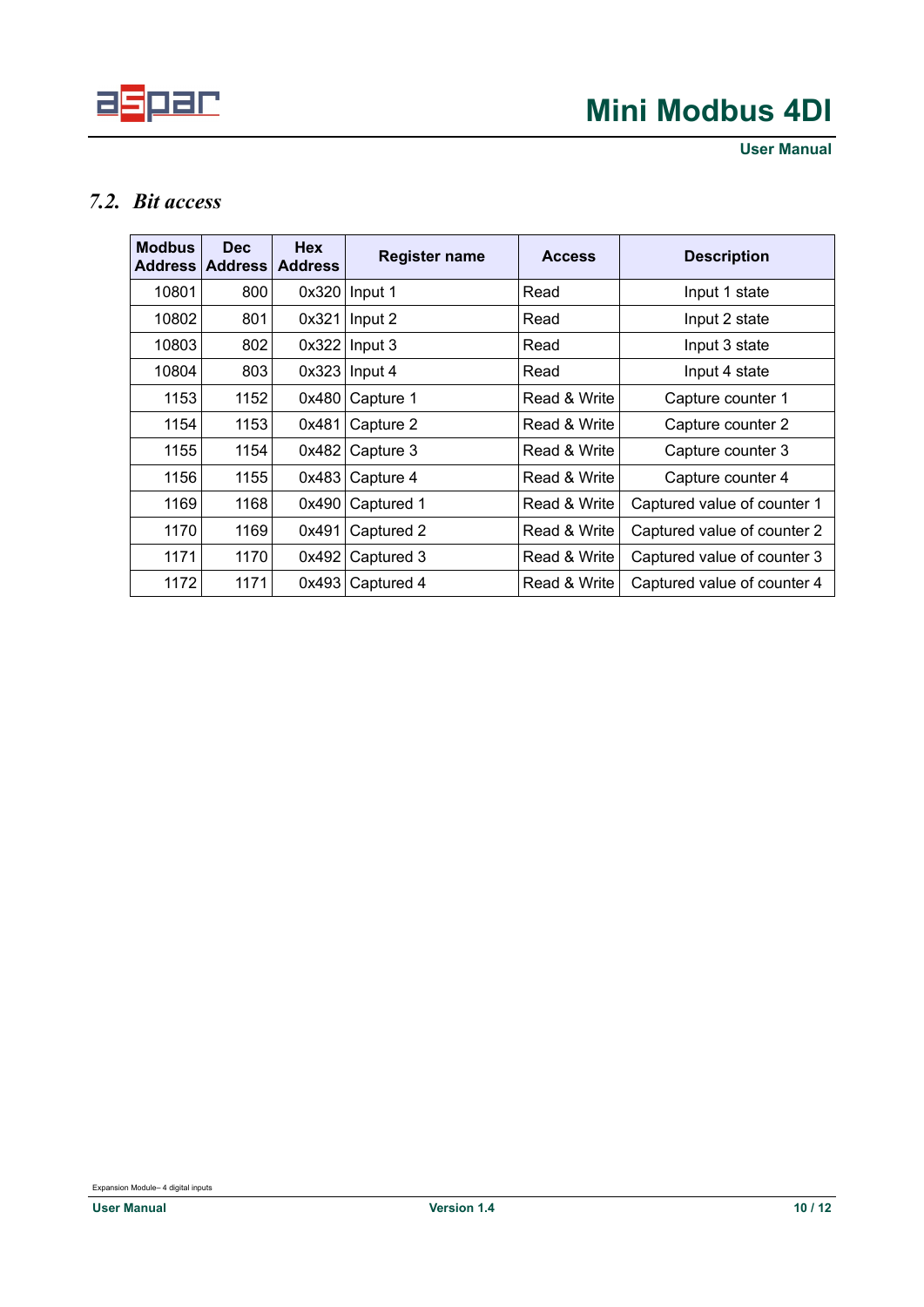

**User Manual**

### <span id="page-10-0"></span>**8. Configuration software**

Modbus Configurator is software that is designed to set the module registers responsible for communication over Modbus network as well as to read and write the current value of other registers of the module. This program can be a convenient way to test the system as well as to observe real-time changes in the registers.

Communication with the module is done via the USB cable. The module does not require any drivers.



Configurator is a universal program, whereby it is possible to configure all available modules.

| Konfiguracja wejść i liczników<br>□<br>Stan wejść □ □<br>$\Box$<br>□<br>□<br>□<br>□<br>Stan licznika<br>Przechwycona wartość Przechwyć Status<br>Konfiguracja licznika<br>O<br>290330<br>□<br>□<br>Licznik 1<br>Konfiguruj<br>o<br>101614<br>$\Box$<br>$\Box$<br>Licznik <sub>2</sub><br>Konfiguruj<br>o<br>10<br>$\Box$<br>$\Box$<br>Licznik <sub>3</sub><br>Konfiguruj<br>o<br>10<br>Π<br>П<br>Licznik 4<br>Konfiguruj<br>o<br>П<br>п<br>10<br>Licznik 5<br>Konfiguruj<br>o<br>П<br>$\Box$<br>0<br>Licznik 6<br>Konfiguruj<br>o<br>П<br>10<br>п<br>Lieznik <sub>7</sub><br>Konfiguruj<br>o<br>$\Box$<br>$\Box$<br>$\overline{0}$<br>Konfiguruj<br>Licznik 8<br>Konfiguracja wyjść<br>$\blacksquare$<br>☑<br>☑<br>$\Box$<br>$\Box$<br>$\Box$<br>☑<br>Stan wyjść <b>W</b><br>$\Box$<br>$\Box$<br>$\overline{\mathbf{v}}$<br>☑<br>$\Box$<br>N<br>$\Box$<br>⊔<br>Domyślny stan wyjść<br>Watchdog 0 | Moduł 8180<br>Moduł 161<br>Transmisja | Moduł 160<br>Info |  |  |
|--------------------------------------------------------------------------------------------------------------------------------------------------------------------------------------------------------------------------------------------------------------------------------------------------------------------------------------------------------------------------------------------------------------------------------------------------------------------------------------------------------------------------------------------------------------------------------------------------------------------------------------------------------------------------------------------------------------------------------------------------------------------------------------------------------------------------------------------------------------------------------------------------|---------------------------------------|-------------------|--|--|
|                                                                                                                                                                                                                                                                                                                                                                                                                                                                                                                                                                                                                                                                                                                                                                                                                                                                                                  |                                       |                   |  |  |
|                                                                                                                                                                                                                                                                                                                                                                                                                                                                                                                                                                                                                                                                                                                                                                                                                                                                                                  |                                       |                   |  |  |
|                                                                                                                                                                                                                                                                                                                                                                                                                                                                                                                                                                                                                                                                                                                                                                                                                                                                                                  |                                       |                   |  |  |
|                                                                                                                                                                                                                                                                                                                                                                                                                                                                                                                                                                                                                                                                                                                                                                                                                                                                                                  |                                       |                   |  |  |
|                                                                                                                                                                                                                                                                                                                                                                                                                                                                                                                                                                                                                                                                                                                                                                                                                                                                                                  |                                       |                   |  |  |
|                                                                                                                                                                                                                                                                                                                                                                                                                                                                                                                                                                                                                                                                                                                                                                                                                                                                                                  |                                       |                   |  |  |
|                                                                                                                                                                                                                                                                                                                                                                                                                                                                                                                                                                                                                                                                                                                                                                                                                                                                                                  |                                       |                   |  |  |
|                                                                                                                                                                                                                                                                                                                                                                                                                                                                                                                                                                                                                                                                                                                                                                                                                                                                                                  |                                       |                   |  |  |
|                                                                                                                                                                                                                                                                                                                                                                                                                                                                                                                                                                                                                                                                                                                                                                                                                                                                                                  |                                       |                   |  |  |
|                                                                                                                                                                                                                                                                                                                                                                                                                                                                                                                                                                                                                                                                                                                                                                                                                                                                                                  |                                       |                   |  |  |
|                                                                                                                                                                                                                                                                                                                                                                                                                                                                                                                                                                                                                                                                                                                                                                                                                                                                                                  |                                       |                   |  |  |
|                                                                                                                                                                                                                                                                                                                                                                                                                                                                                                                                                                                                                                                                                                                                                                                                                                                                                                  |                                       |                   |  |  |
|                                                                                                                                                                                                                                                                                                                                                                                                                                                                                                                                                                                                                                                                                                                                                                                                                                                                                                  |                                       |                   |  |  |
|                                                                                                                                                                                                                                                                                                                                                                                                                                                                                                                                                                                                                                                                                                                                                                                                                                                                                                  |                                       |                   |  |  |
|                                                                                                                                                                                                                                                                                                                                                                                                                                                                                                                                                                                                                                                                                                                                                                                                                                                                                                  |                                       |                   |  |  |
|                                                                                                                                                                                                                                                                                                                                                                                                                                                                                                                                                                                                                                                                                                                                                                                                                                                                                                  |                                       |                   |  |  |
|                                                                                                                                                                                                                                                                                                                                                                                                                                                                                                                                                                                                                                                                                                                                                                                                                                                                                                  |                                       |                   |  |  |
|                                                                                                                                                                                                                                                                                                                                                                                                                                                                                                                                                                                                                                                                                                                                                                                                                                                                                                  |                                       |                   |  |  |